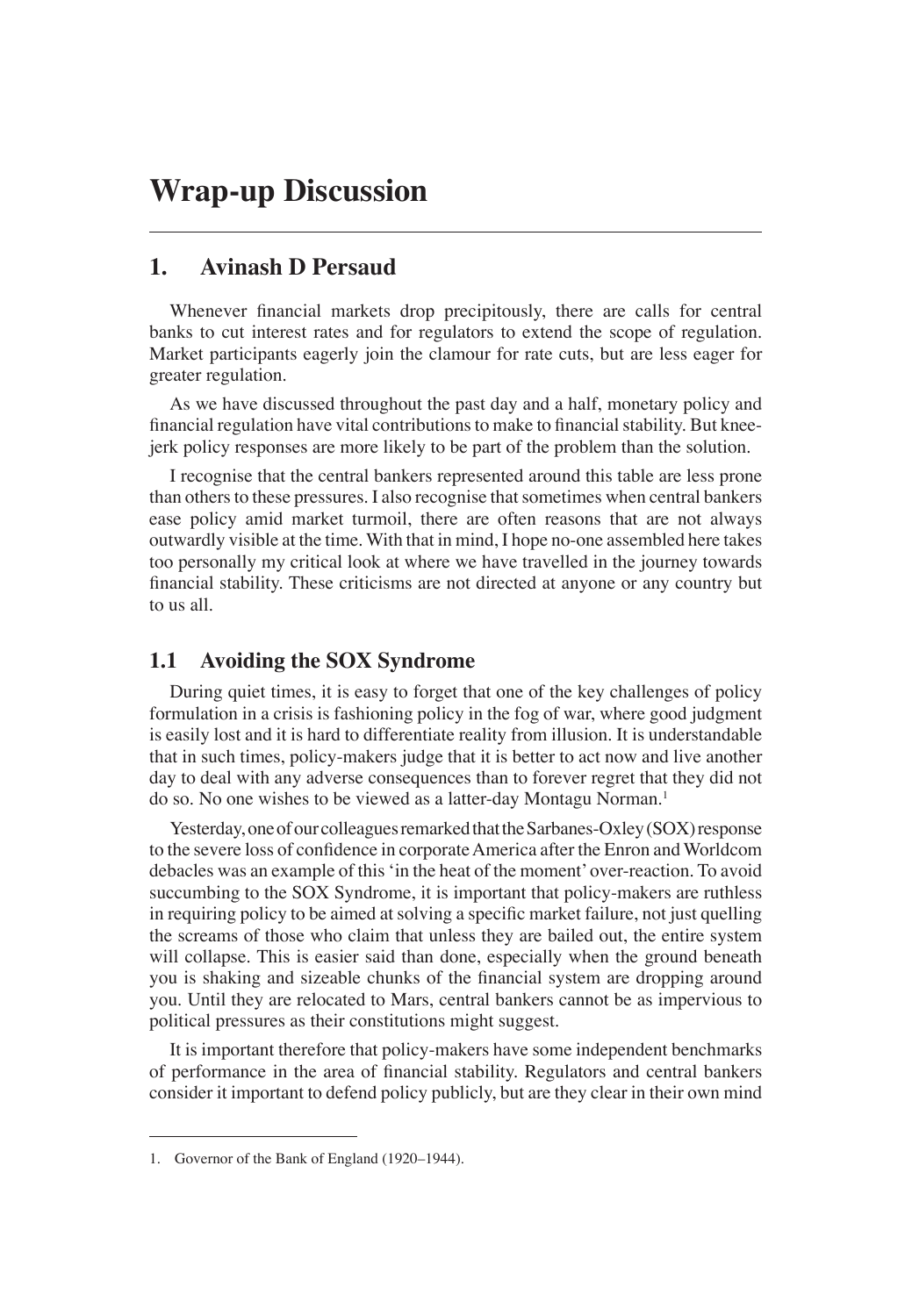about what policy success or failure looks like? If this year's cold and damp English summer is anything to go by, we cannot be in hell, but how do we know that we are not mistaking purgatory for heaven?

### **1.2 Policy performance issues**

Politicians understandably avoid indicators or benchmarks of policy success, but independent central bankers can be more courageous – *at least in private.*

Franklin Allen presented to us an interesting paper on the fundamental market failure at work in financial markets and the implications of incomplete markets. Although the current situation is fluid, it is not clear to me from our discussion yesterday that the current failure in the financial markets is that monetary policy is excessively tight. It is important to get this judgment right. It is not so easy to drain off previous injections of liquidity. Many emergency rate cuts appear to have contributed to new, later crises.

The problems that gripped financial markets in August 2007 related to the loss of confidence in the value and valuation of credit instruments and uncertainty about the credit quality of their counterparties. The announcement by central banks that they would widen the range of instruments that can be used as collateral, hopefully at a memorably painful discount, would appear to have a better chance of dealing with the problem than a blanket cut in interest rates. I think Walter Bagehot would have approved.

Your average regulator's private benchmark for success is that there has been no bank failure under his or her watch. But the spread of the financial system beyond both banks and national borders means that this is too narrow and short-term a benchmark. It is possible today for local banks to be safer, but for the international financial system as a whole to be less so.

While there is much disagreement over the details, I think there is broad consensus over the objectives of financial stability policies. The opposite of financial stability is indiscriminate volatility in the availability of credit and capital. We wish to avoid several years of feasting, followed by famine. But there are trade-offs. The Soviet financial system had elements of stability, but this stability was delivered at enormous economic cost.

In considering whether we have achieved the right balance in this trade-off between efficiency and stability I would consider three issues in addition to the degree of generalised volatility in the financial system. First, is monetary policy less frequently used than before to bail out parts of the financial system? Today, monetary policy is increasingly focused on controlling inflation and so it would not be a sign of a successful financial and regulatory system if monetary policy had to set aside this task on a regular basis to rescue the financial system.

A second issue is whether greater risk-taking is a result of a better allocation of risks to those with a capacity to hold these risks. If credit, market and liquidity risks are being held by those with a greater capacity to bear them, more risks can be safely taken in aggregate than otherwise. But if institutions with a capacity for one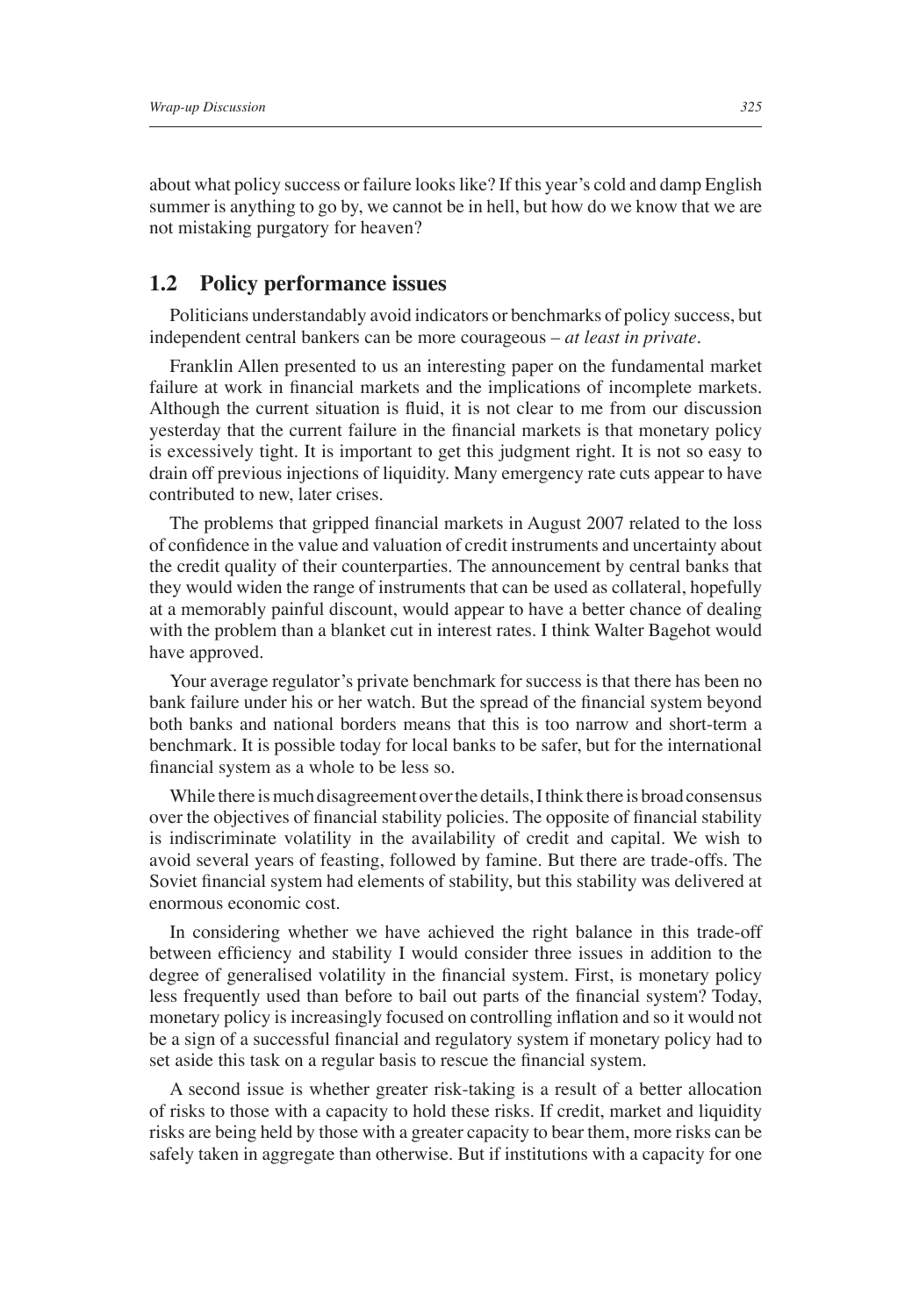type of risk are selling it to several institutions without such a capacity, in order to earn fees and reduce regulatory reserves, this is not a sign of success.

A third issue is whether participation in financial markets is becoming more diverse. In a diverse financial system when one sector wants to sell an asset, for reasons specific to the way that sector values that asset, another sector may be happy to buy the same asset because they value its characteristics differently. Diversity supports stability.

These issues – frequency of policy interventions, allocation of risk to areas with a capacity for risk, and the degree of diversity – are all highly relevant to financial stability.

However, it is not clear to me that we are making substantial headway in the battle for financial stability – despite a significant and costly increase in the scale and reach of regulation over the past 20 years.

Let me make myself clear. I am not saying that banks have become less safe. I am saying that we should expect more from our heavy investment in financial stability. There has been a step change in regulation since 1985. We have far more regulations, regulators and compliance officers. The regulation of market and credit risks is far more sophisticated than before. None of this is without cost, either in terms of the financial costs of regulation, barriers to entry into the industry or restraint on product innovation. I am not against regulation or the extension of surveillance to new players, but I am concerned with the effectiveness of regulation and it is not clear to me that the financial system as a whole is substantially more stable than before. Do we have markedly fewer market runs and fewer emergency rate cuts? Do we wonder whether there has been a trade-off between bank safety and system stability?

During my career in the markets, I can recall the international policy response to the October 87 crash, to the Savings and Loans disaster in the US, to the Tequila crisis, to LTCM, to the bursting of the global dotcom bubble and now the response to a potential credit crunch. My friends in central banks who remember the war stories of old may argue that the frequency of emergency rate cuts or action have not increased, but I would rejoin that it has not noticeably declined. Indeed, the frequency of these policy interventions raises the question of whether monetary policy can successfully moderate the economic cycle (as opposed to aggravating it), if every four years or so – a period less than the average amplitude of a full economic cycle – there are emergency rate cuts.

Further, as I will argue in a moment, there are reasons to believe that risk is moving to places that do not have a capacity to bear the risk, making the system more fragile for a given amount of risk. The degree of effective diversity in the financial system has also become more limited, contributing to frequent market runs. Equally worrying is that these are trends that are encouraged by our current version of expensive and pervasive regulation.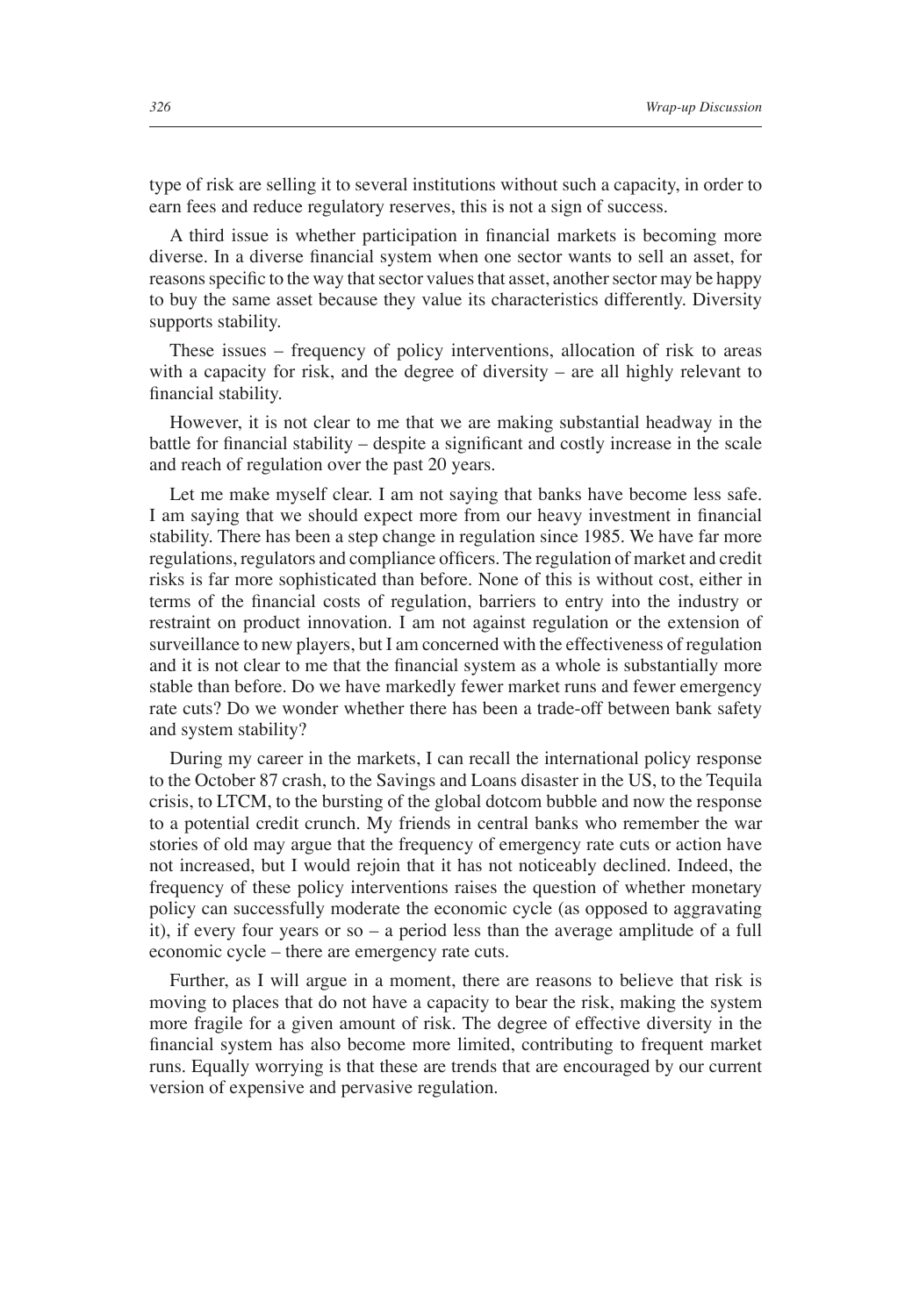When I hear some say that the absence of bank defaults means that we have won the battle of financial stability, I get an uneasy feeling, followed by visions of a President being airlifted on to an aircraft carrier with a big banner behind him saying 'Mission Accomplished'.

It is often said that the greater complexity and opacity of modern day finance is a key challenge for financial stability. I think this point is overstated. More importantly, the solution to this challenge, greater transparency and more financial education, while worthy goals for the sake of greater inclusiveness, will not stop market runs. The hedge fund managers that have fallen victim to their hubris this time around were hardly financial illiterates, nor did they have insufficient incentives to discover what they were investing in. Moreover, there are occasions when it is possible to argue that more transparency is aggravating trading in markets (see Persaud 2000).

I believe there are two, more important challenges to our achievement of greater financial stability.

### **1.3 Procyclicality**

The first challenge is that for regulators, the economic cycle is 'the love that dare not speak its name'. Even though financial instability is driven in many ways by the economic cycle, regulators manage to write several hundred pages of financial regulation and rules without expressly dealing with it and central bankers are expected to focus on stabilising the price of a basket of goods under the shadow of giant bubbles and crashes in asset markets.

There are a number of reasons why the financial system is procyclical, relating in large part to the asymmetries of financial incentives and monetary policy. George Akerlof, Joe Stiglitz and others have long since given us the tools to analyse the implications of these asymmetries. We had a good discussion on the first day, led by Claudio Borio, on the issue of counter-cyclical policies (both monetary and regulatory). Claudio pointed out that this is an area that is fraught with difficulty. I think he is being too polite. This is an area where policy-makers lack ambition.

Whenever policy-makers set aside the very real issue of 'who' should worry about asset-market cycles, the most popular arguments against counter-cyclical measures are that policy-makers cannot second-guess the cycle better than market participants and that to start doing so exposes them to political manipulation. This argument held more water before the age of independent central banks and inflation targets. Today, central banks actively try and forecast the cycle.

Moreover, this argument over-complicates the problem. The ambition of countercyclical measures such as shifting reserve requirements or capital buffers, should not be to predict the cycle or to destroy it, but merely to 'lean against the wind' – to make policy less procyclical than otherwise. When William McChesney Martin, the longest-serving Chairman of the Federal Reserve, said that 'the Federal Reserve, as one writer put it, ... is in the position of the chaperone who has ordered the punch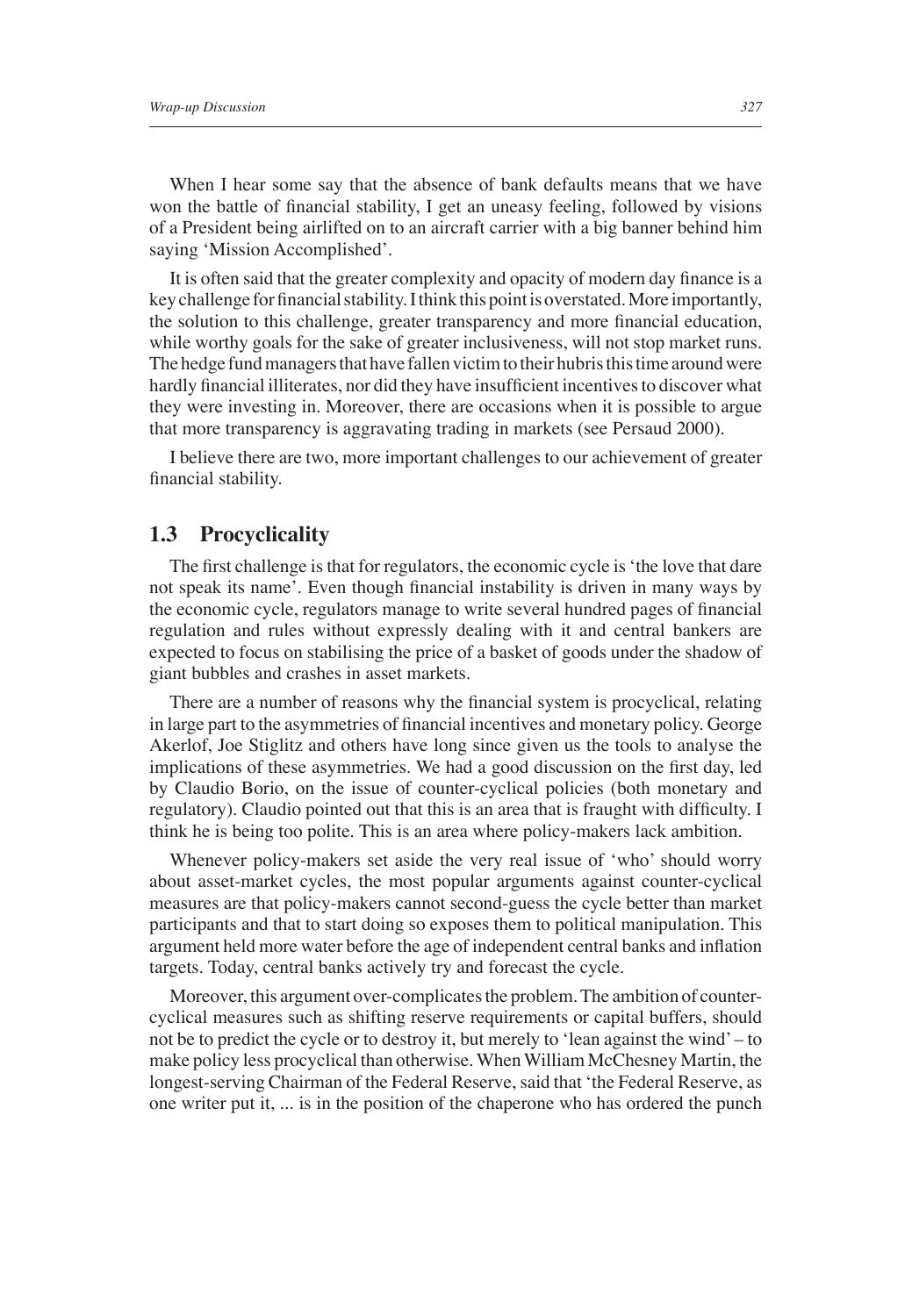bowl removed just when the party was really warming up',<sup>2</sup> he was not talking about a finely calibrated attempt to end the party at the right time, merely an attempt to moderate its consequences.

One of the glaring mistakes of the Basel II Capital Accord is that counter-cyclical measures are effectively ignored. One of its redeeming qualities is that counter-cyclical measures are possible under the supervisory discretion permitted under Pillar 2 of the Accord. It is true, as was discussed on the first day, that greater discretion for regulators and central bankers to judge the economic cycle could provide scope for political manipulation to return to monetary policy via this back door. However, the degree of policy discretion must be sensitive to institutional capacity. What is possible in Australia may not yet be possible in Albania. But one way of reducing the risk of excessive discretion is to institute the capital equivalent of automatic stabilisers, with capital buffers and reserves rising in some proportion to a rise in loan growth or broad measures of liquidity. Many of us have argued this point over the past 10 years (see Persaud and Spratt 2005). Indeed this entire debate is not new, was well covered in our first two sessions and I believe will be touched on in Philip Lowe's comments. Consequently, I would now like to turn my attention to the other major challenge for financial stability, the dangers of the risk-transfer model.

# **1.4 The risk-transfer model is based on three mistaken notions about fi nancial risk**

At the heart of the idea that it is better to spread risk across the financial system than concentrate it on banks' balance sheets are three fundamentally mistaken views about risk. I am sure this sounds like a bold statement, so let me pause to say that one of the hats I wear is as a founding director of the 60 000 strong global association of risk professionals and consultants who have played their part in the ascendancy of this faulty model of risk transfer.

The first mistaken notion is that if risk is divided up and spread across many holders then it is reduced. It is several years now since I and others showed that if you take several investors with very different investment strategies, but give them the same dataset, have them adopt best-practice mean-variance analysis, a daily risk management system and apply prudential credit risk requirements, then they will end up buying similar instruments and selling the same instruments at the same time. Under these circumstances, far from being spread, the transfer of risks from banks to markets concentrates risk.

You can see this clearly today with the simultaneous collapses of a raft of highly secretive 'quant' equity funds that were supposedly using very different strategies.

The best-practice risk management and mean-variance models that these investors adopt do not take into account strategic behaviour and interdependence. The mathematics gets too complicated. These models assume that: the user is the

<sup>2.</sup> Martin (1955, p 12).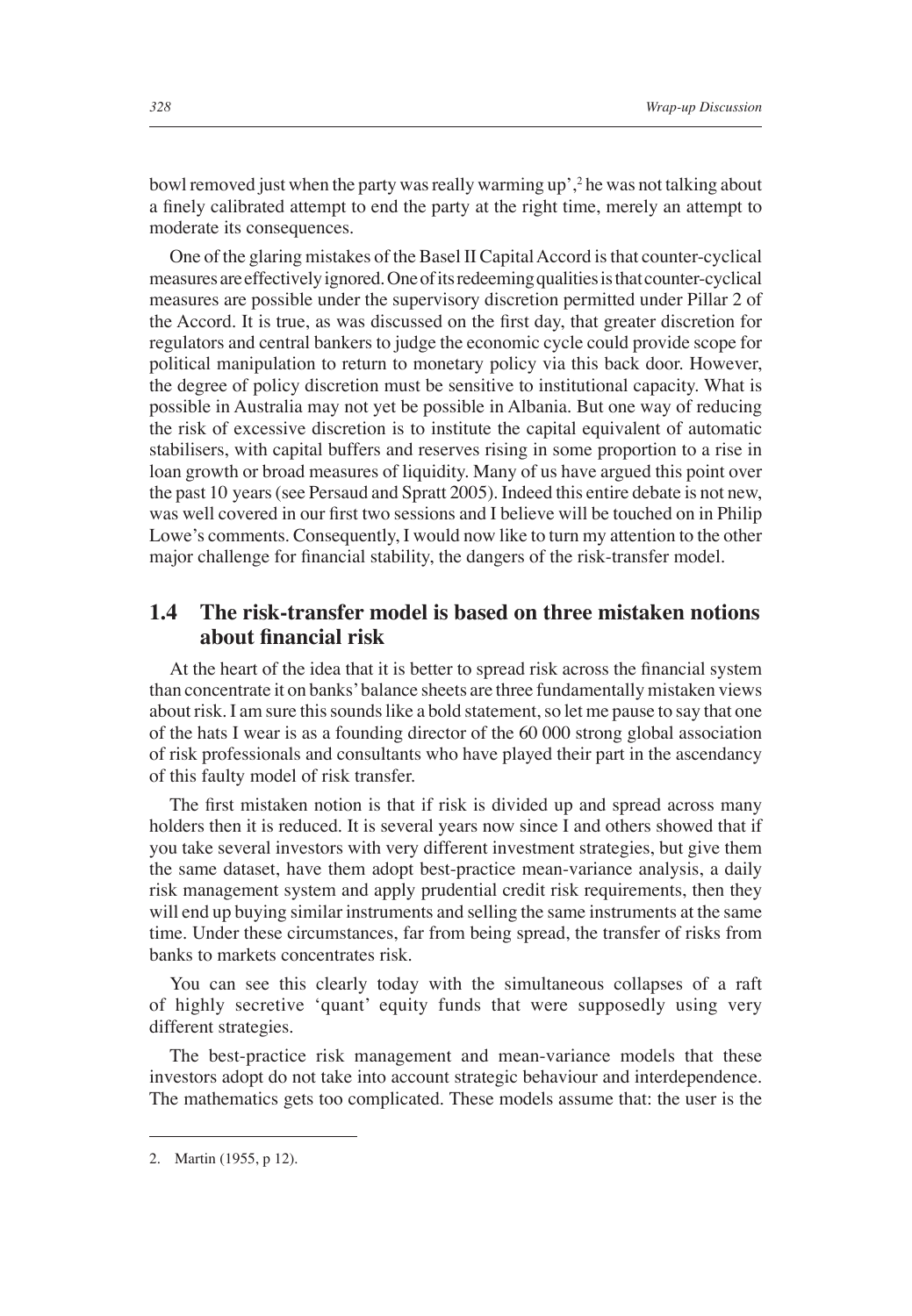only one to own the assets that the data reveal have a historically good risk-return trade-off; that the user is the only one using a daily risk management system; and that the user is the only one required by their risk management rules to respond to a rise in risk by reducing or selling down risk. These remarkable assumptions explain why these systems often claim that a very large adverse shock to the market might be a once in a thousand year event. Such a statistically extreme event (*sic*) is often given as grounds for a monetary bail-out of financial institutions.

The upshot of all this is that we may have reduced the frequency of bank runs by turning them into market runs (of course banks are not impervious to market runs and so market runs could in turn lead to banking problems further down the road).

The frustrating thing about model-homogeneity is that it is to some extent selfimposed. Many long-term investors who could use time as a diversifier instead discard this vital form of risk diversification and adopt a daily risk management system in the name of best practice. Regulators tend to be a little incredulous that well-paid market participants could so enslave themselves to such self-destructive models, but to be fair, regulators have encouraged the use of these models themselves. Indeed, they often impose models of their own that have similar effects.

During this conference we have heard about a traditional regulatory framework based on a grid where the probability of an asset becoming non-performing is on one axis of the grid and the size of the potential loss is on the other. At the bottom left-hand corner is a box of assets that correspond to a low probability of a small loss and at the top right-hand corner is a box of assets with a high probability of a large loss. The point of this framework is that the regulator is supposed to highlight those assets that fall into this last box and to encourage institutions to reduce exposure to these toxic assets.

This appears eminently sensible. But it is not. Its premise is that bankers know nothing about banking. Financial institutions do not go out of their way to put toxic assets on their books. Assets turn toxic, through some event or development. They fall into the box of assets with a high probability of a large loss most frequently in times of general market stress when liquidity has dried up. This is precisely not the time you want to force owners to sell these assets. This framework will only begin to bite in circumstances where it would be sensible not to follow it.

### **1.5 Risk absorption and risk pricing are not the same**

The second mistaken notion, related to the first, is to consider that the more risk is traded and priced, the more risk is being actively managed.

Shifting credit risks from bank balance sheets to hedge funds and bank proprietary trading desks, where they are priced more continuously, has undoubted benefits. It improves what I would call search liquidity, the ability to sell or buy instruments in quiet times and one would assume that it should improve the pricing of risks.

But these risk-traders are not risk-absorbers. They do not have large capital buffers to hold on to risks and they have less incentive to research idiosyncratic risk because they only intend to hold on to these instruments for a short period of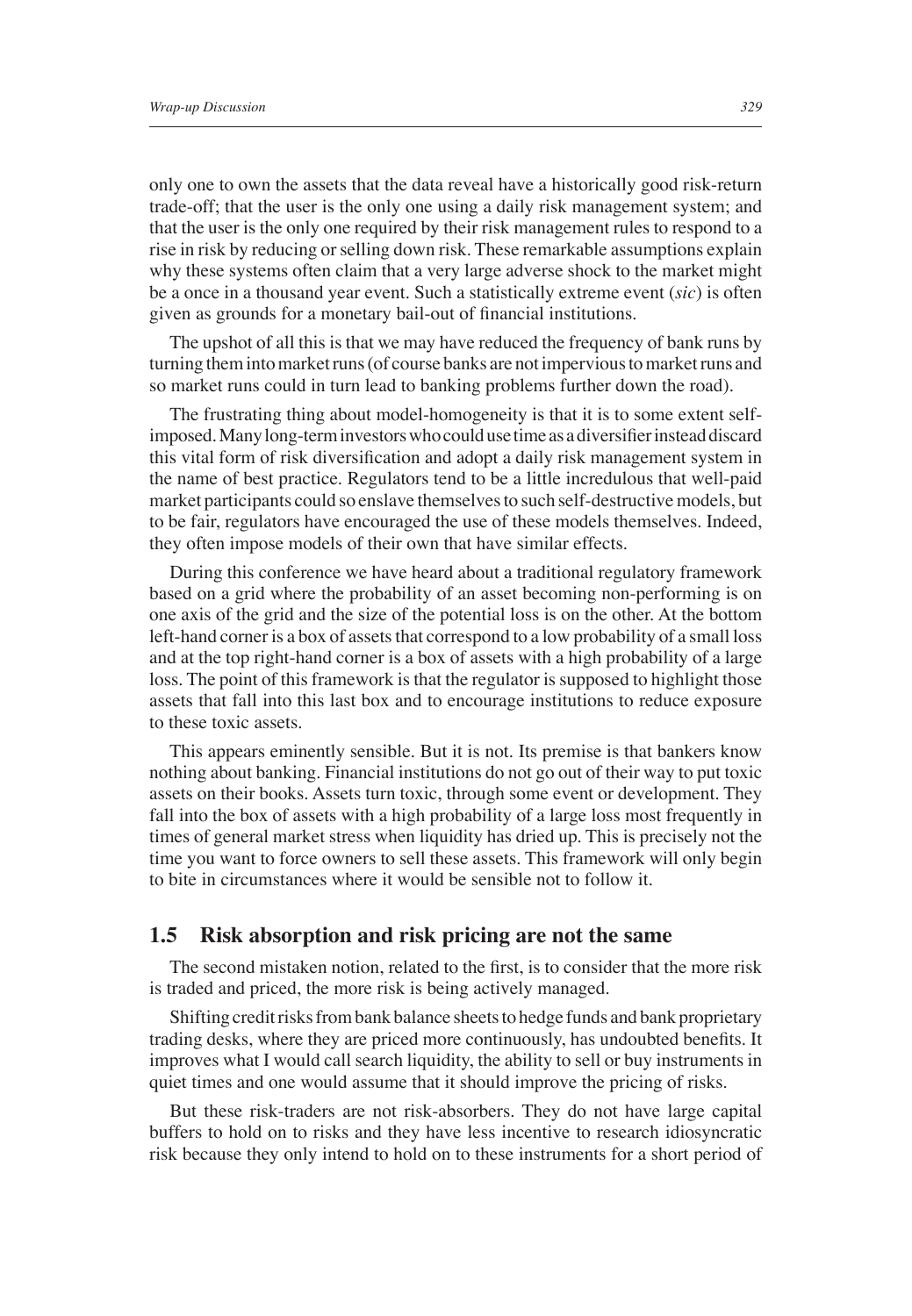time. Consequently, these risk-traders are not willing to take contrarian bets on instruments that are falling in value, becoming illiquid, and with which they are unfamiliar. Their risk management strategy is to sell the risk before others do.

This is fine when markets are calm and price declines bring out buyers. It is not when volatility rises and risk management systems force many to be sellers. In these circumstances price declines lead to more price declines and we have a market run. The emergence of credit hedge funds potentially improves the pricing of risk – though I am not sure you could say that with a straight face today. But more risk-trading does not mean more risk-absorption. Financial market liquidity requires contrarians, but as a result of capital constraints and risk management practices, traders of risk do not have the capacity to be contrarians in crisis environments.

### **1.6 Risk is a chameleon**

The third mistaken notion in the risk-transfer model is that risk is independent of the owner and so the transfer of risk from one person to another is neutral from a systemic point of view. In fact, the same instrument could be risky for me to hold, but safe for someone else to hold. Although it is routinely done, risk cannot be treated as if it is a block that you can slice and dice. It is a chameleon.

An instrument of good credit quality, backed by a state agency for example, but where there is no exchange market and hence no near-term liquidity, is risky if I am a bank funded by daily deposits, but is not risky if I am running a 20-year pension fund. The implication of this is that there are different types of risk and different actors may have different capacities for these different risks. An objective of system stability should be to facilitate the right risks going to the right places or, at least for the less dirigiste amongst you, not inadvertently encouraging risks to be transferred to places without a capacity to hold them.

The point is that we need to consider where risk capacities lie to consider whether a risk transfer is reducing risk or concentrating risk. This needs to be done at a national and global level but it is currently done at neither.

Public and private equity risks can be diversified across time and so an investor that can offer time diversification, like a young pension fund, has a greater capacity for public and private equity instruments than someone who cannot use time as a diversifier. Time is not a diversifier for credit risks however. Credit risks are best diversified by constant access to many different short-term credit risks. Institutions with large access to diversified credits, like banks, have a greater capacity for holding credit risks than those that do not.

Consequently, it is not so clearly a good thing, that as a result of the current financial stability framework, credit risks are being sold from banks to pension funds, or for banks to own private equity funds.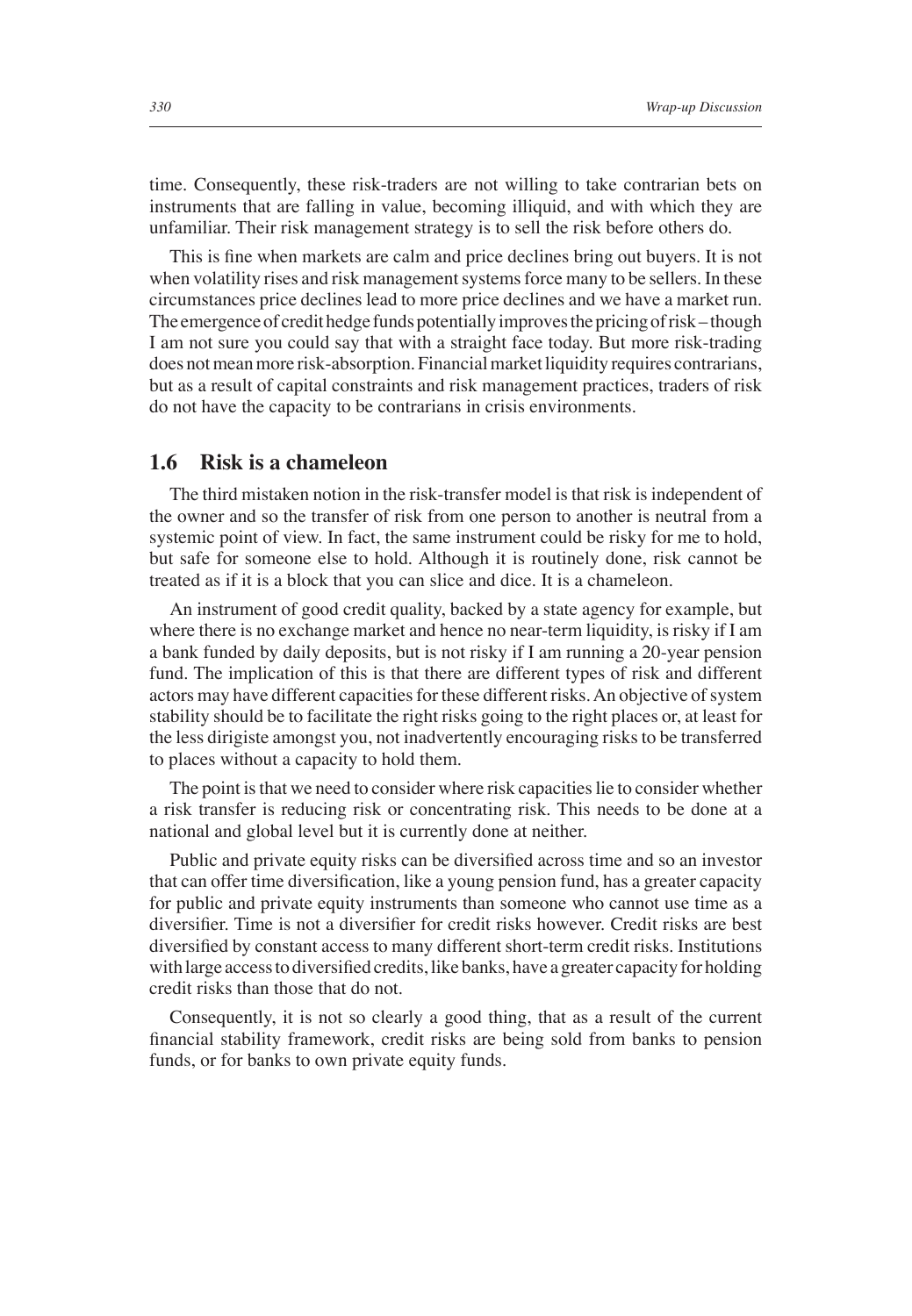### **1.7 Summary**

Let me end with the following short summary.

Policy-makers get too caught up in the popular fascination with innovation in financial instruments and institutions. This is a space in constant flux. It is more important to focus on financial behaviour and how behaviour leads to the distribution of risk and capital.

My view is that despite all the financial innovation and the dramatic rise in financial regulation, the underlying behaviour, where the availability of capital follows the cycle of feast and famine, has not appreciably changed. We have merely replaced bank runs with market runs. Today's credit crunch follows a long period during which market participants built up excessive risks. The indiscriminate volatility of capital availability is undesirable. It causes harm and does not provide financial institutions with the incentive to adopt prudential attitudes.

The instability of the availability of capital is related to two things: first, the procyclicality of market incentives and of monetary and regulatory policy; and second, a faulty risk-transfer model. From where we are today, with the advent of infl ation targeting and independent central banks, a greater degree of countercyclical monetary and regulatory policy is not as ambitious as it would have sounded 20 years ago. The risk-transfer model does not work because risk is not independent of behaviour and the capacity to gauge and bear risk. Policy-makers need to stand back, survey and take a top-down approach to assessing where risk capacity lies and how we should ensure that we have not blocked the path of risk moving to those places at a global level. Thank you.

# **References**

- Martin WM, Jr (1955), address before the New York Group of the Investment Bankers Association of America, New York City, 19 October.
- Persaud AD (2000), 'Sending the Herd off the Cliff Edge: The Disturbing Interaction between Herding and Market-Sensitive Risk Management Practices', First Prize in the Institute of International Finance's Jacques de Larosiere Awards in Global Finance.
- Persaud AD and S Spratt (2005), 'Implementing Basle 2 in Developing Countries: Possibilities, Problems and an Alternative Solution', paper prepared for the 2005 Commonwealth Finance Ministers Meeting, 18 September, Barbados.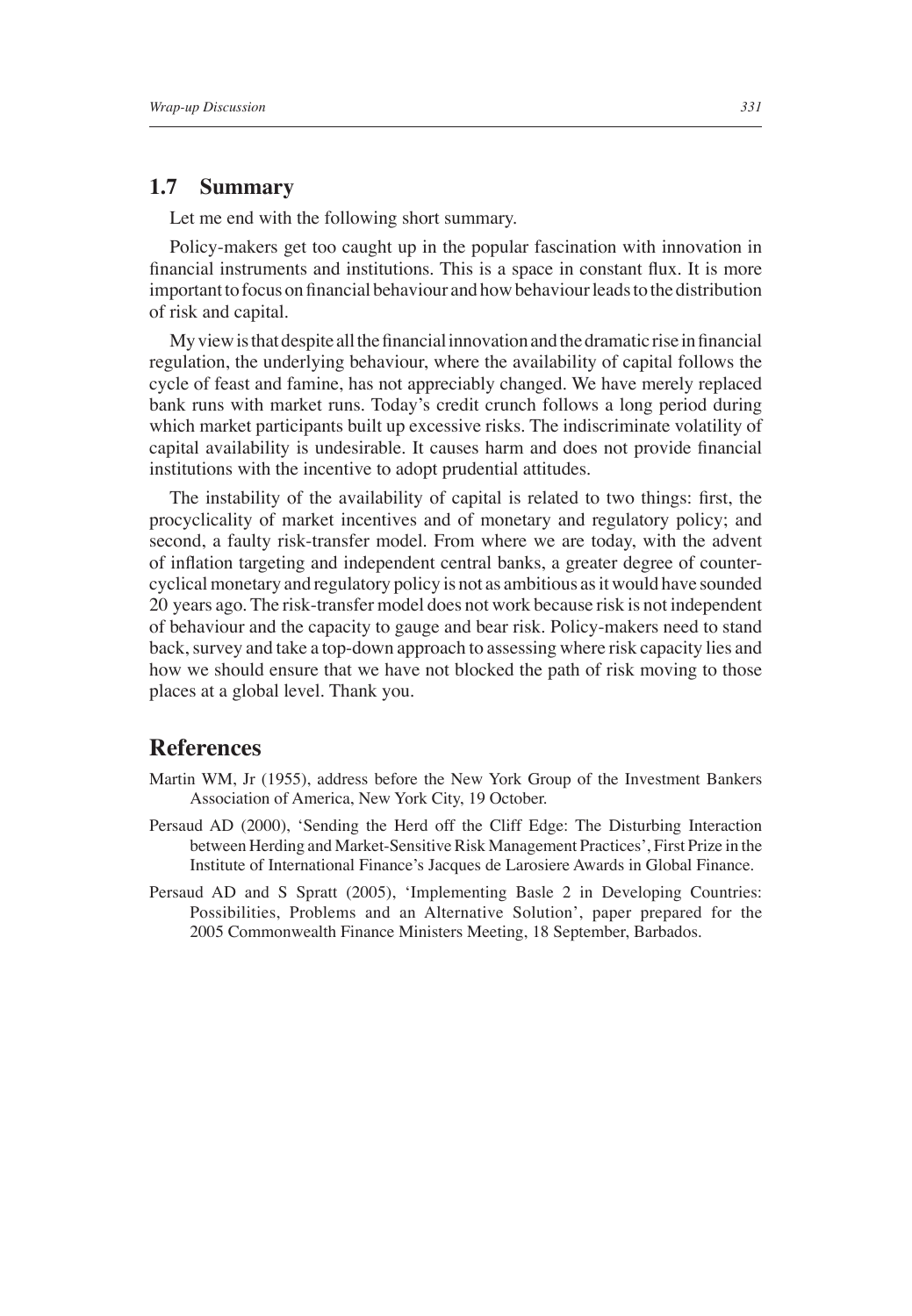# **2. Philip Lowe**

As has been noted a number of times over the past day and a half, the timing of this conference has turned out to be impeccable. I say this for two reasons.

First, the events of recent weeks have served as a reminder that the issues we have been talking about are very important. Indeed, these issues have been on the front page of almost every major newspaper around the world on a daily basis. While financial stability is something that most people think about rarely in good economic times, when financial turmoil occurs, everybody takes notice!

Second, these events have also reminded us that the issues that some of the people in this room have been writing about for many years are more than of theoretical interest. In the good times, it can be hard to write about the threat to financial stability posed by a build-up of risk in the financial system. Most people do not want to hear about what 'could go wrong'. Recent events, however, show us that those who have been thinking and writing about these issues have not been wasting their time.

In my remarks, I would like to pick up on five themes that I see as having run through the discussions at the conference. These are:

- 1. the tremendous change in the financial system;
- 2. the tendency for risk to be periodically mispriced;
- 3. the increasing complementarity between markets and institutions, and in particular, the important role that disruptions to liquidity can play in amplifying financial disturbances;
- 4. the difficulties associated with cross-border crisis management; and
- 5. the change in household balance sheets.

Given the time constraints, I am not able to do justice to all of these themes. Instead, I will focus my comments on some of the relevant policy issues.

### **2.1** Change in the financial system

There have been ten papers discussed at this conference. When I read these papers I was struck by the fact that four of them started with essentially exactly the same sentence – that is, 'there has been tremendous change in the financial system'. And the other six papers contained this same idea on the first page. I think it is fair to say that there is little disagreement that we have witnessed a financial revolution over the past decade or so!

During the conference we discussed why this revolution has occurred and whether it has been a good thing.

The papers by Claudio Borio and Nigel Jenkinson *et al* presented very nice summaries of both the extent of the changes and the various factors that have caused these changes. My sense is that there was little disagreement about the driving forces: financial liberalisation, both domestically and globally; advances in information technology; improvements in communications; and low and stable inflation.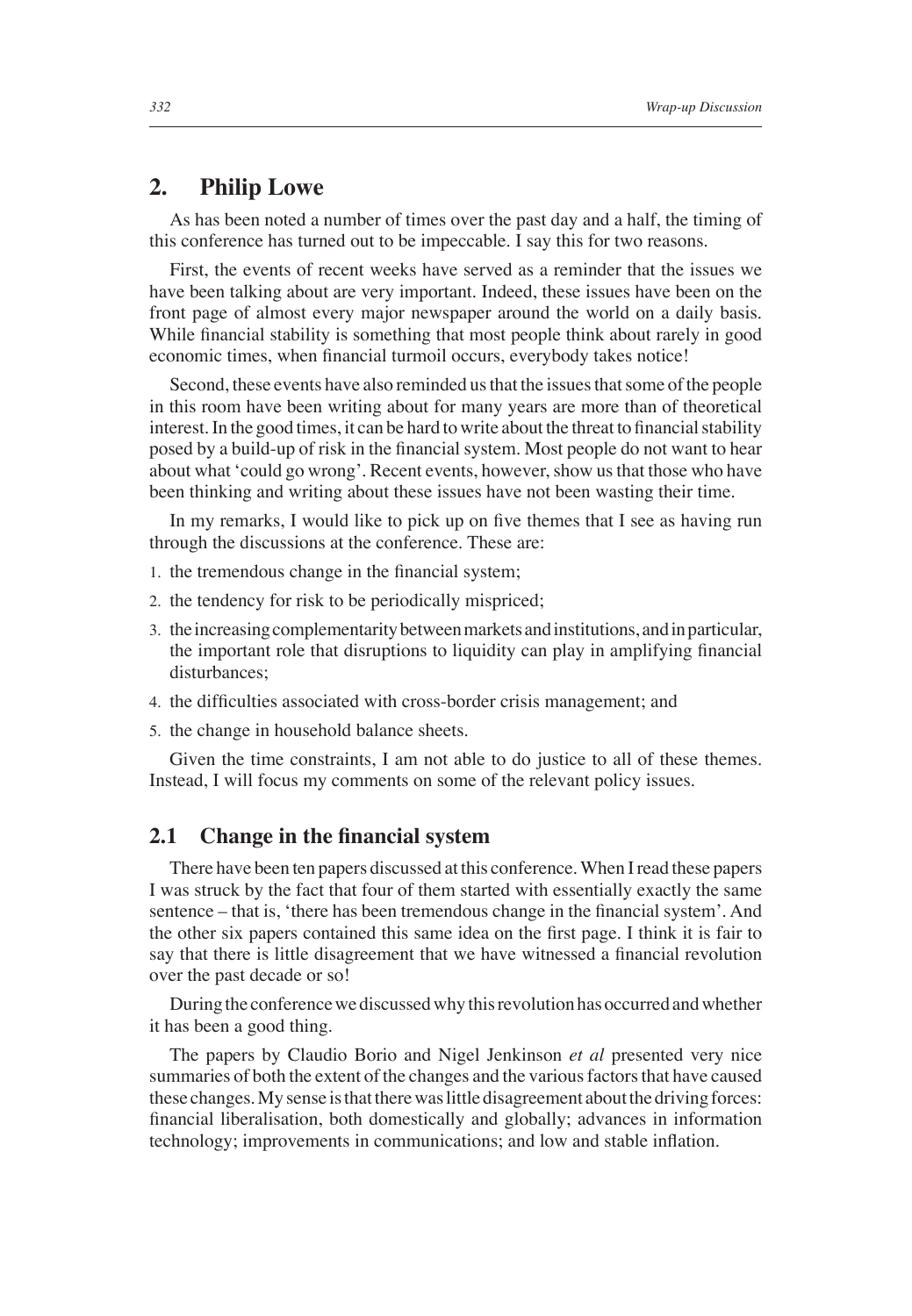Perhaps the more interesting issue is whether these changes have been for the better. My assessment of the discussion is that there is a strong consensus that the answer is yes – few people really want to wind the clock back. And I think it is reasonably clear why this is so. Compared to decades past, the financial system is allocating credit risk more effectively, there are fewer liquidity constraints, and the process of financial intermediation is both more efficient and competitive. Giuseppe Bertola's paper also reminds us that in a world in which trade in goods and services has been liberalised, financial liberalisation helps people deal more effectively with risks to their income, and helps promote better public policies in a range of areas.

Notwithstanding this generally positive assessment, there are a number of aspects of this financial revolution that raise concerns. Reflecting the discussion at the conference, the three that I am going to focus on are: the possibility that markets and institutions periodically misprice risk; the importance of liquidity to the smooth functioning of the financial system; and the difficulties of cross-border crisis management.

#### **2.2 Mispricing of risk**

The possibility that risk is periodically mispriced has permeated many of the discussions at the conference, and has also been raised in almost every financial stability review issued by a central bank over recent years. This idea, however, seems to collide with another idea that we discussed at the conference: that is, risk is better measured and managed by financial institutions than was the case a decade ago. On the one hand risk is being mispriced, but on the other hand it is being better measured and managed!

These apparently conflicting views can be reconciled – and the paper by Claudio Borio suggests how. Few people would disagree with the idea that the cross-section dimension of risk is better measured and understood than it was a decade ago. Financial institutions have put in place effective tools for measuring the relative riskiness of different entities, and the sophistication of risk management frameworks has increased significantly. However, much less progress has been made in measuring the time dimension of risk: as a result it remains more difficult to assess whether overall risk is higher today than it was yesterday, as opposed to whether, at a particular point, one borrower is more risky than another.

This difficulty in assessing the time dimension of risk opens up the possibility that risk is periodically mispriced. As we heard a number of times throughout the conference, there is a natural tendency for many people to believe that the world has changed – 'that this time things will be different'. Why this is so is a difficult question, but it perhaps partly reflects the underlying natural optimism of most people. Whatever the reason, the result is that there is an apparent tendency for risk to be underpriced in good times, and perhaps overpriced in downturns.

A second explanation for the mispricing of risk is that it is the result of the incentive structures within the financial system, rather than the difficulties of assessing risk. According to this line of argument, in good times many people are concerned that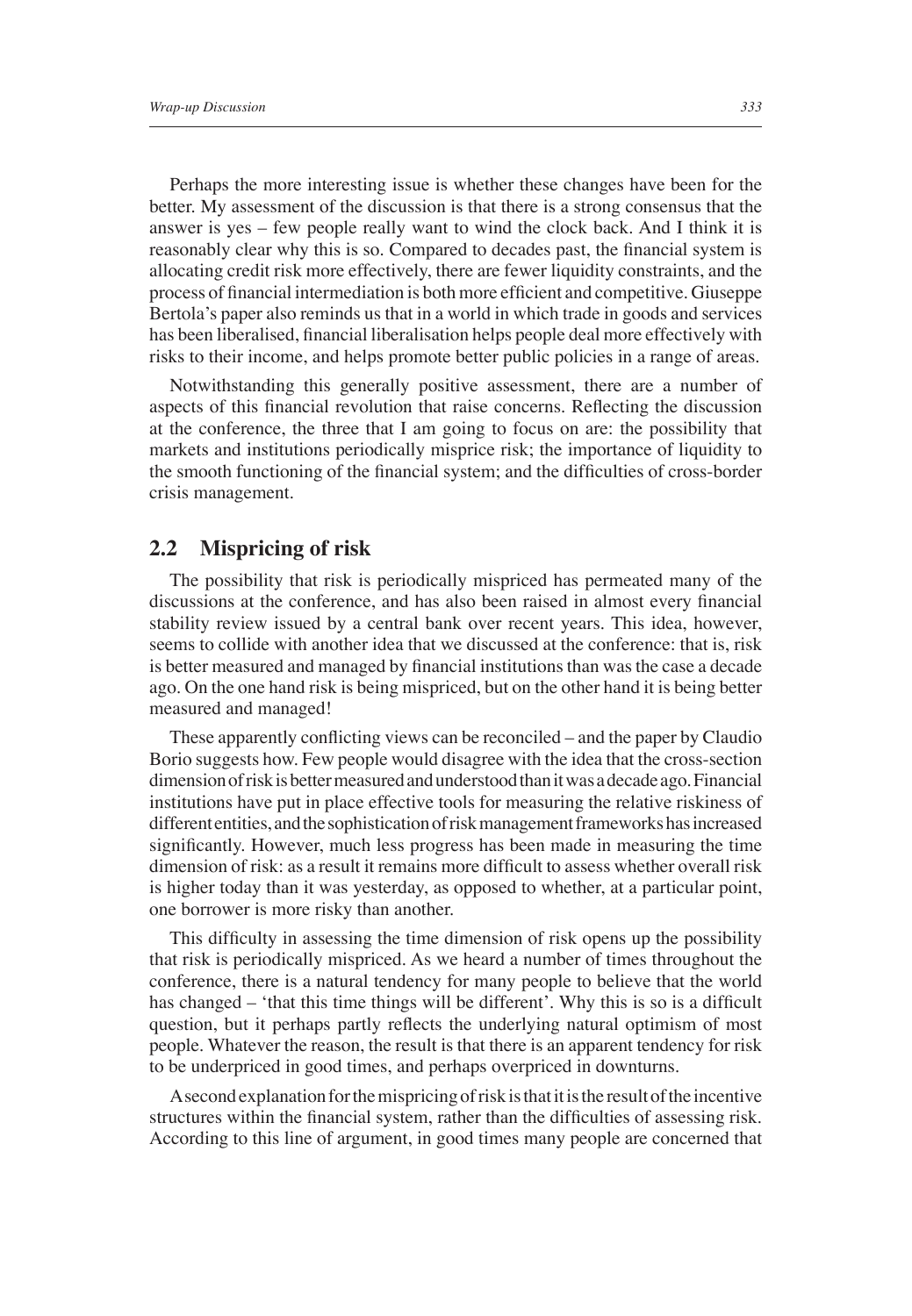risk is being mispriced, but they still end up buying assets with too much debt, at prices that are too high.

During our discussions on this issue I was reminded of a recent conversation I had with my young daughter. When I asked her why she had been misbehaving, her answer was that her brothers were also misbehaving. The logic seemed to be that if they were all making poor choices then it was somehow okay. In a way, the same logic sometimes appears to hold in the financial system  $-$  if we are all buying assets at inflated prices, it is not as bad as if I am the only one doing so. In part this reflects the nature of remuneration arrangements, which are often short term, and the large penalties that sometimes apply for deviating from the mean. Also, if a financial institution wants to protect its franchise value, it may feel that it has to go with the flow, even if it feels that it should not be doing so.

Whatever the reasons for the mispricing of risk, an issue that we discussed is how policy-makers should respond when they are concerned that risk is being mispriced. Some see this as one of the critically important questions facing both central banks and supervisors, particularly given the potential for the mispricing of risk to sow the seeds of future instability. Arguably, this potential has increased over recent decades as the size of the financial sector has increased relative to economic activity.

The paper by Claudio Borio provides an excellent summary of the various policy options. At the supervisory level, the paper talks about developing automatic stabilisers. It also talks about supervisors using their instruments in a discretionary fashion in order to contain the build-up of financial imbalances in a boom. In our discussions, no consensus was reached about either the feasibility or the desirability of either approach. Some participants thought that prudential instruments could be used in a discretionary fashion, while others pointed to a number of practical challenges, as well as the possibility of political interference. Another possibility was for monetary policy to be used to contain the build-up of imbalances, but again there was no consensus as to whether this is a sensible thing to do.

My sense of the discussion was that no institution is actively seeking the daunting task of trying to contain the build-up of financial imbalances. There are a number of good reasons why this is so, but I will focus on just two.

The first is that it is technically challenging. If policy is to respond to the mispricing of risk and the build-up of imbalances, an assessment needs to be made about the scale of any imbalances and their potential effect on the economy. In addition, the movement in the relevant policy instrument needs to be calibrated. These are very difficult tasks. But they are not insurmountable. Both central banks and supervisors are constantly making decisions under uncertainty. Both are used to making probabilistic assessments about the future and the impact of their policies. What is required here is no different, although the degree of uncertainty is most likely higher than in cases in which policy instruments are used in a more traditional fashion.

The second reason has more to do with political economy. In particular, neither central banks nor supervisors want to be blamed for bringing a boom to an end. Taking action to curtail a boom on the grounds that doing so might avoid bigger problems later on is unlikely to be popular, particularly when the timing and severity of any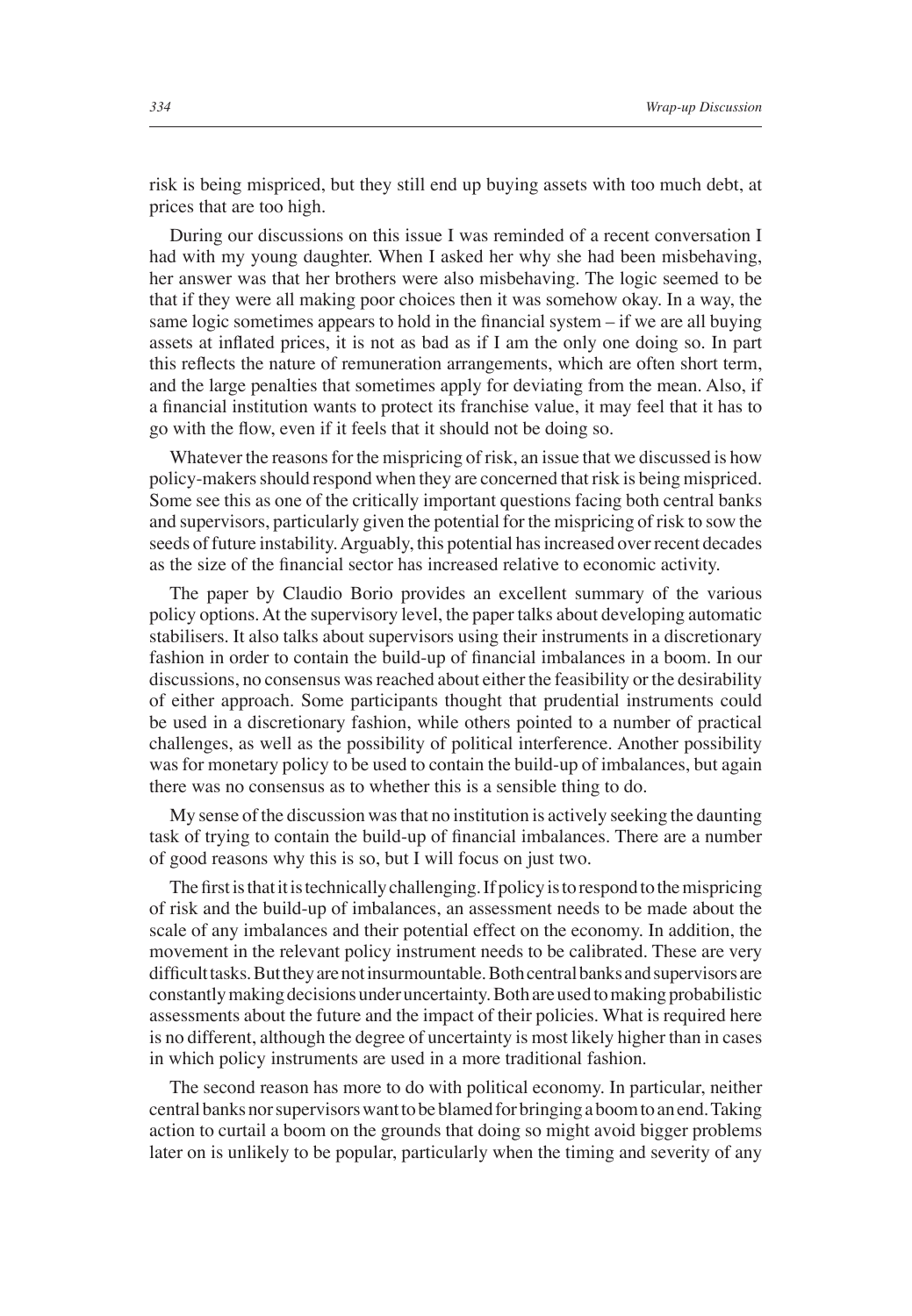future problems are difficult to pin down. This means that both central banks and supervisors are reluctant to respond to perceived financial imbalances unless any response is seen to be consistent with the pursuit of their standard policy objectives. If this reluctance is to be overcome, there needs to be a degree of acceptance by the public that containing the build-up of risk in the financial system is indeed appropriate, at least under some circumstances.

This still leaves open the question of whether this task is best assigned to supervisory authorities or central banks. There is no universally correct answer here. However, in a deregulated financial system, with strong capital markets, it is likely to be more difficult to use prudential policy to contain the build-up of imbalances than is the case in more heavily regulated systems. In a financial system with strong capital markets, a tightening of prudential requirements on regulated entities is likely to lead to a shift in financing to the capital markets. This means that in such systems, the case for using monetary policy (as opposed to prudential policy) to contain financial imbalances is stronger than in more regulated systems. Furthermore, using monetary policy in this way is not necessarily inconsistent with inflation targeting, particularly if inflation targeting is viewed as a way of delivering low average inflation, rather than always keeping inflation in a narrow band.

### **2.3 Liquidity**

A second issue raised by the financial revolution of the past decade is that of liquidity. This is discussed in four of the papers presented at the conference: those by Claudio Borio, Chris Ryan and Chris Thompson, John Laker, and Franklin Allen and Elena Carletti. This focus is very timely, given that recent events have illustrated all too clearly how the effect of financial shocks can be amplified by a tightening of funding liquidity and the evaporation of transactional liquidity in financial markets.

There is a fairly wide consensus that liquidity management has not received the attention that it has deserved over recent years. Considerable comfort had been taken from the fact that credit risk transfer markets had widely dispersed credit risk, reducing the likelihood that adverse credit events would seriously impair financial institutions. But it turns out that the markets that have dispersed this credit risk have also increased liquidity risk, and arguably made it more concentrated, with banks being the providers of liquidity to the capital markets. Somewhat ironically, the growth of financial markets has actually increased the importance of banks to the smooth functioning of the financial system, partly due to their role as liquidity providers.

The discussions at the conference highlighted the fact that the recent liquidity problems stem partly from a large and sudden increase in uncertainty. When uncertainty increases, institutions become reluctant to commit their funds for other than short terms – when they are unsure about what will happen tomorrow, they want to maintain maximum flexibility and do not want to tie up their assets today. This is exactly what happened during August. Financial institutions: were uncertain as to when and where the losses from the sub-prime problems would show up; were uncertain about the extent to which credit lines would be called upon; and were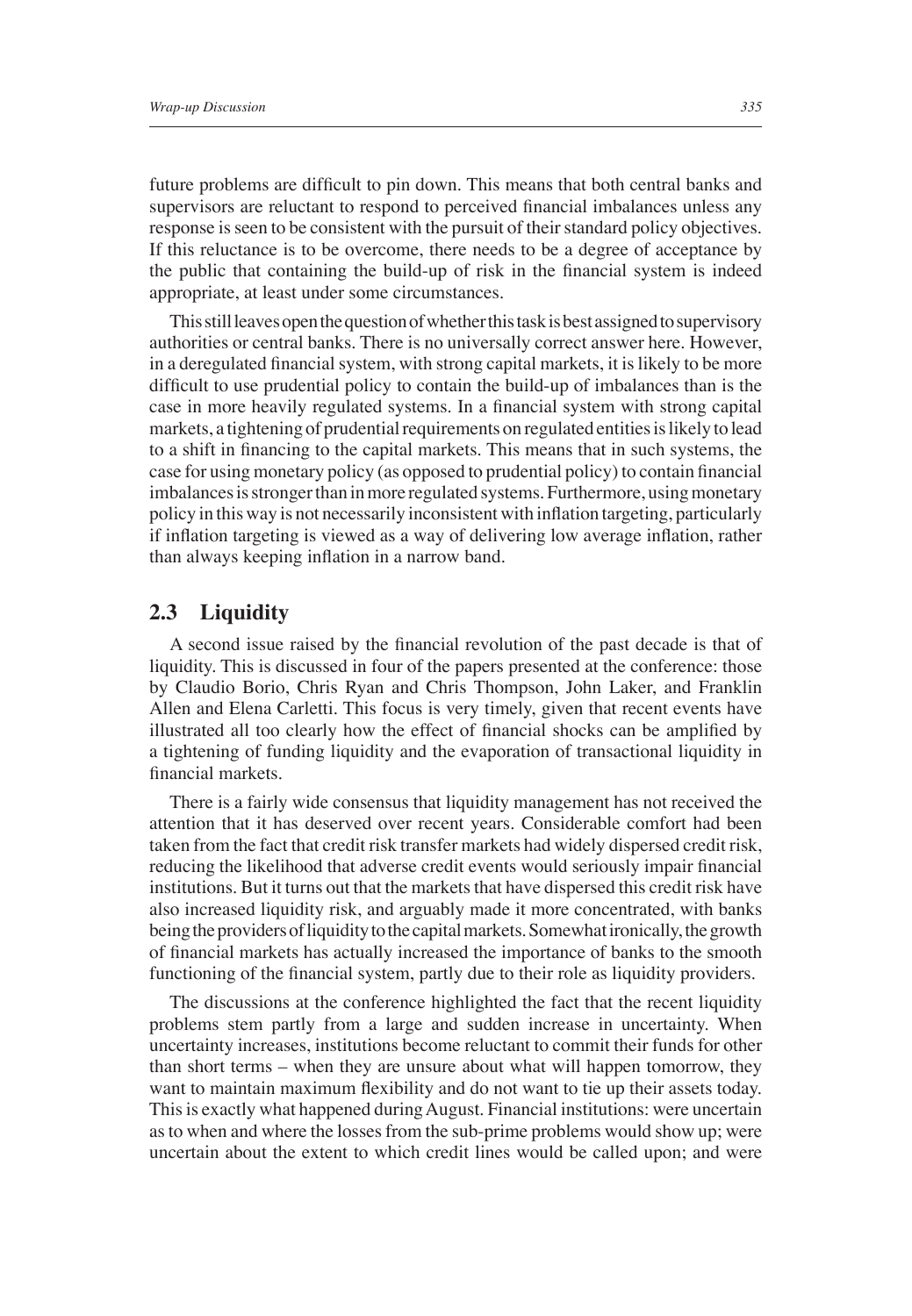uncertain about the value of some of their investments. In this environment, it is hardly surprising that institutions did not want to commit their funds for other than very short periods – hence, the large increase in interbank term funding costs and the strains in many financial markets.

What then are the possible lessons for public policy? Our discussions focused on four possibilities.

First, the paper by Franklin Allen and Elena Carletti set an aspirational goal: that is the creation of a complete set of markets that would overcome the asset-price instability that is often associated with liquidity strains. It is difficult to disagree with this idea. But we are a long way from achieving this, and there must be a reasonable chance that we will never get there!

Second, the regulatory community needs to spend more resources understanding the role of the provision of liquidity in maintaining the smooth functioning of financial markets and the management of liquidity by financial institutions. The Basel Committee has already started work here, but much more needs to be done.

Third, ways need to be found to improve the flow of information, so that spikes in uncertainty do not derail the normal functioning of the financial system. In the current episode, the problems were heightened by investors not knowing where the losses would show up and by investors having purchased securities that they did not understand very well. Greater transparency regarding the current state of balance sheets would be useful, as would an increase in the effort that investors make in understanding complex investments and a reduction in their reliance on credit ratings.

And the fourth possible lesson concerns the provision of liquidity by the central bank. If the central bank is prepared to deal in a wide range of instruments, liquidity premia are likely to be smaller than otherwise and institutions can have greater confidence that they will be able to obtain funding if needed. In turn, if sound institutions have confidence that they can access liquidity when needed, they are more likely to be prepared to commit their funds for other than very short terms, and thus help the process of financial intermediation.

No doubt these possibilities will be discussed at many meetings and conferences in the months ahead!

### **2.4 Cross-border issues**

A third aspect of the financial revolution that raises concerns is that of cross-border crisis management. This issue was raised by Claudio Borio and Kevin Davis, and most pointedly by Stefan Ingves.

There is a general sense of frustration at the lack of progress in coming to some agreement about how problems in a cross-border bank would be handled. While banking is becoming global, crisis management largely remains local, and many people feel uncomfortable about this. While central banks and regulators have spent considerable effort developing arrangements for cross-border information sharing,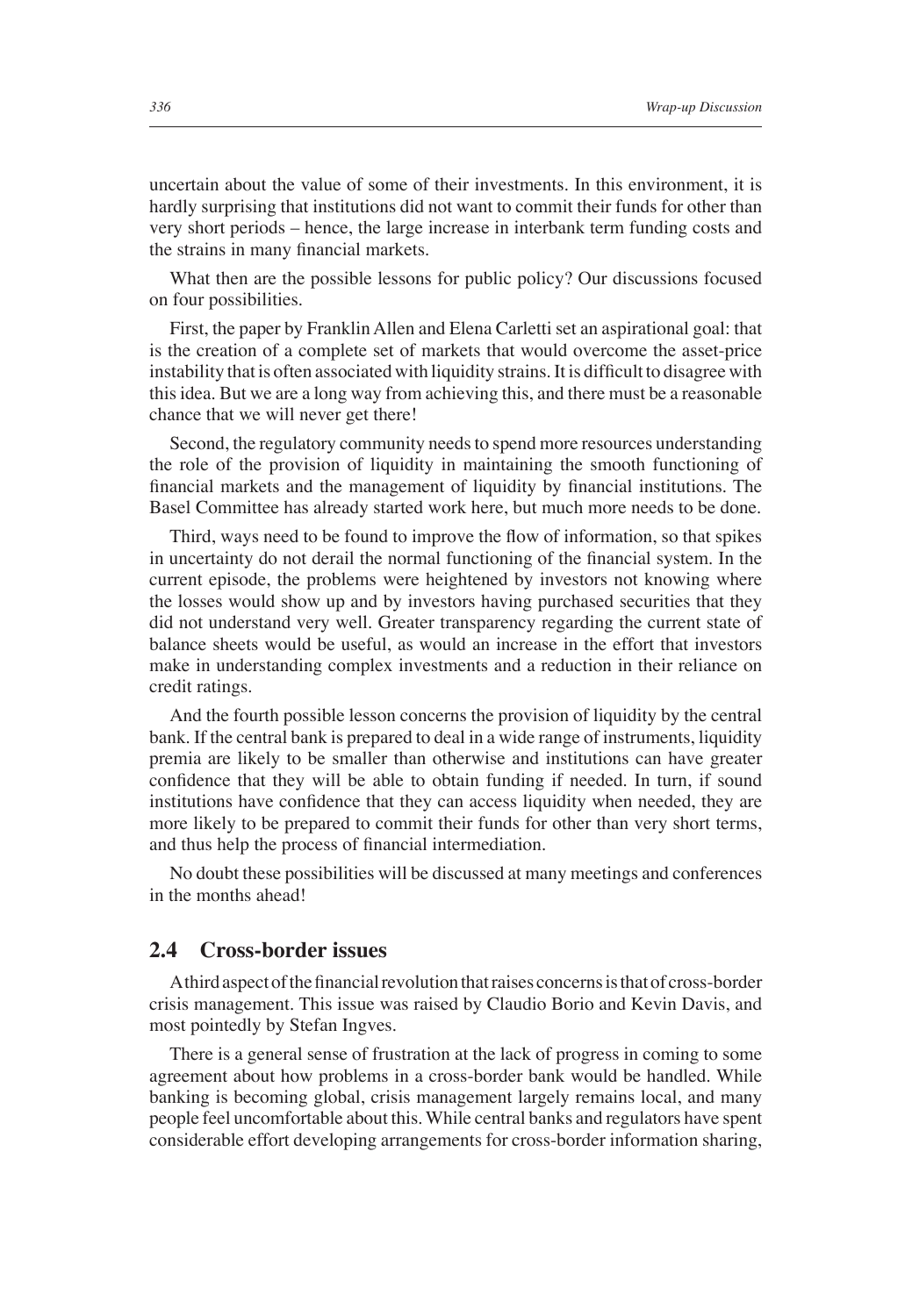public funds. But whose funds, and how precisely are those funds to be used? These are big questions, and understandably, governments are reluctant to commit to a particular course of action in advance of a problem. This makes agreeing on likely resolution strategies difficult.

One issue that is always just lurking beneath the surface in these discussions is that of trust. It is not unreasonable to assume that each country will act in its own self interest – which may not be in line with the common interest. In the Australian-New Zealand context, the two governments took a significant step to addressing this issue when last year the banking acts in both countries were changed to require the prudential supervisors in each country to take into account financial stability in the other country. This change sends a clear message that the politicians recognise that there is a common interest, and creates a more productive climate in which to have trans-Tasman discussions.

More generally, as Stefan Ingves suggests, the questions of burden sharing and control are probably only ever going to be answered in a crisis. In a sense that seems unsatisfactory. Ideally, one would have agreed beforehand what was going to happen. But reaching such an agreement is difficult indeed!

### **2.5 Household balance sheets**

The final theme that I would like to touch on is the significant changes in household balance sheets over the past decade or so. These changes are covered extensively in the papers by Christopher Kent *et al*, Chris Ryan and Chris Thompson, and Karen Dynan and Don Kohn. Our discussions focused on two broad issues: why have these changes occurred and what implications do they have for overall risk.

On the first of these issues there is broad agreement. Demographic factors and financial innovation are both very important, as are a large decline in unemployment rates and greater macroeconomic stability. The one area where opinions appear to differ a little is the role of interest rates. In Australia, lower nominal interest rates are seen to have been a major factor in the increase in household debt. The same is true in a number of other English-speaking countries. In contrast, in the United States, the fall in nominal interest rates is assigned a less influential role. This reflects the fact that the big increase in household debt took place somewhat after the decline in interest rates.

On what these changes mean for risk, I sensed less confidence that we knew the answers. One view was that the process of balance sheet adjustment by the household sector seen over the past decade still had some way to run, and did not pose increased risks to the stability of economy. An alternative view was that, in at least some countries, house prices are overvalued and that households have borrowed too much, with the result that the macroeconomic risks had increased.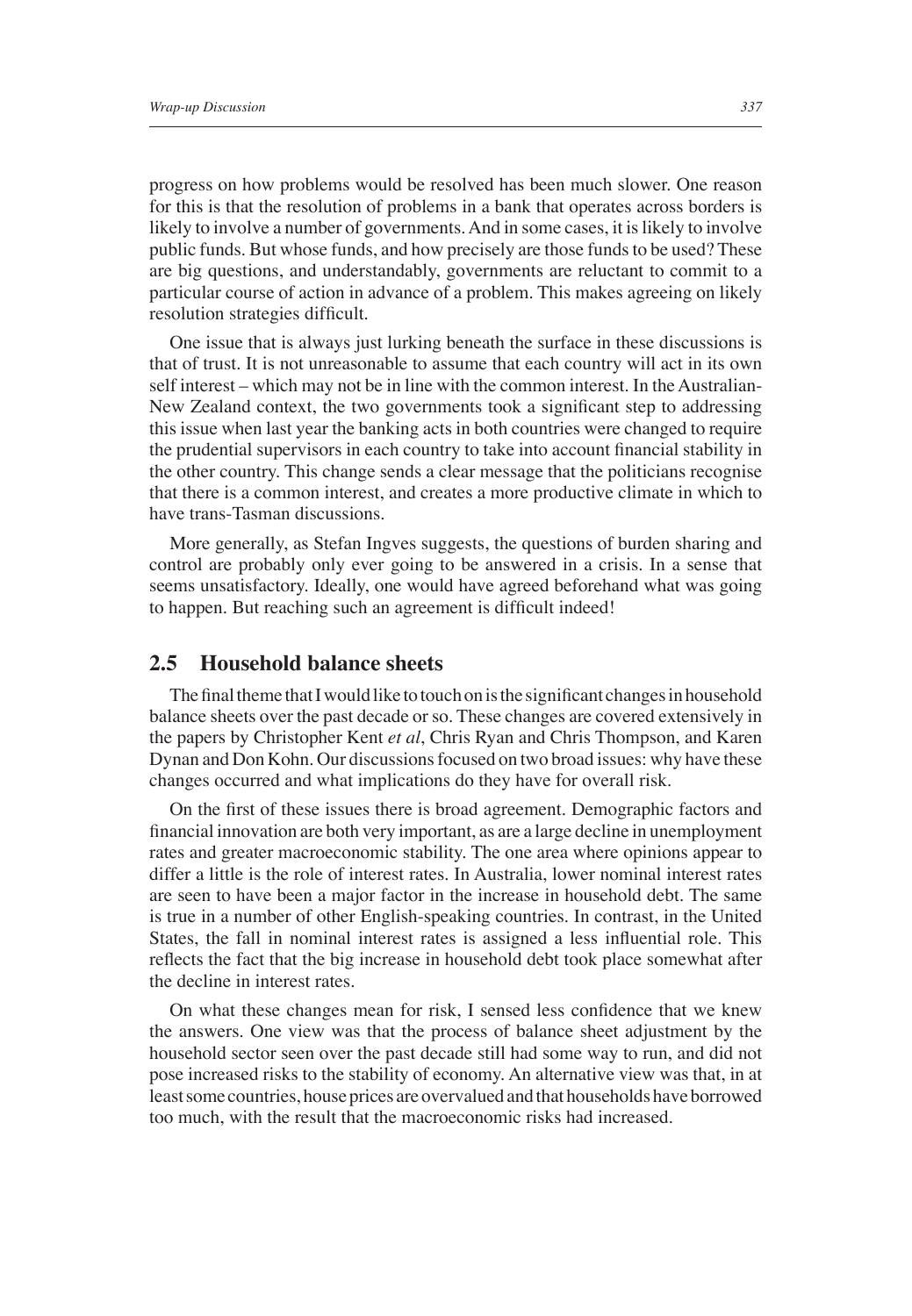Notwithstanding these different views, there does appear to be a consensus around at least four issues:

- that financial liberalisation has increased the ability of households to smooth consumption, and that this was a positive development;
- that the increased macroeconomic stability of the past decade or so meant that a given level of debt (relative to income) is less risky than it was previously;
- that the increased size and complexity of balance sheets means that a given change in asset prices and interest rates is likely to have a larger effect on household consumption than was the case previously; and
- that if the political consensus that has allowed the changes of the past decade to occur is to be sustained, more needs to be done to educate households on how to manage their larger and more complex balance sheets. Consideration should also be given to whether more tools can be developed to allow households to manage the risks inherent in these balance sheets.

# **3. General Discussion**

The discussion in the final session centred on financial crises, the mispricing of risk and the policy responses available to prudential regulators and central banks. On the topic of financial crises, one participant suggested that it is impossible to have a liquidity crisis without there also being some concerns about the solvency of some institutions. Similarly, panics rarely take place unless there are fundamental problems within a market. Stepping back from the current episode, the participant argued that financial crises have always been around and it is not clear that they have become more frequent over time; consequently, introducing speed limits to the financial system may be counterproductive, especially if their main effect is to dampen financial innovation. Another participant responded that as long as speed limits lean only against cyclical imbalances, innovation should be unaffected. Avinash agreed, saying that speed limits should be aimed at reducing the procyclicality of risk-taking, not bursting bubbles. Also, he was somewhat surprised that financial systems were not more stable given substantial efforts to improve risk management frameworks and the considerable costs associated with regulation.

This led to a discussion of the reasons for the periodic mispricing of risk. One view was that the owners and managers of banks had not identified the right time to pare back their risk-taking because they were unable to see systemic risks increasing or turning points in the business cycle. This in turn meant that they often took on greater risks and/or were tempted to reduce expenditures in their risk control areas.

Some participants warned against policy-makers over-reacting to periods of financial volatility. They were particularly worried that large injections of liquidity by central banks could exacerbate procyclical risk-taking and make it more likely that a large financial crisis occurs in the future. In contrast, others argued that as long as central banks were careful not to be seen to be bailing out insolvent financial